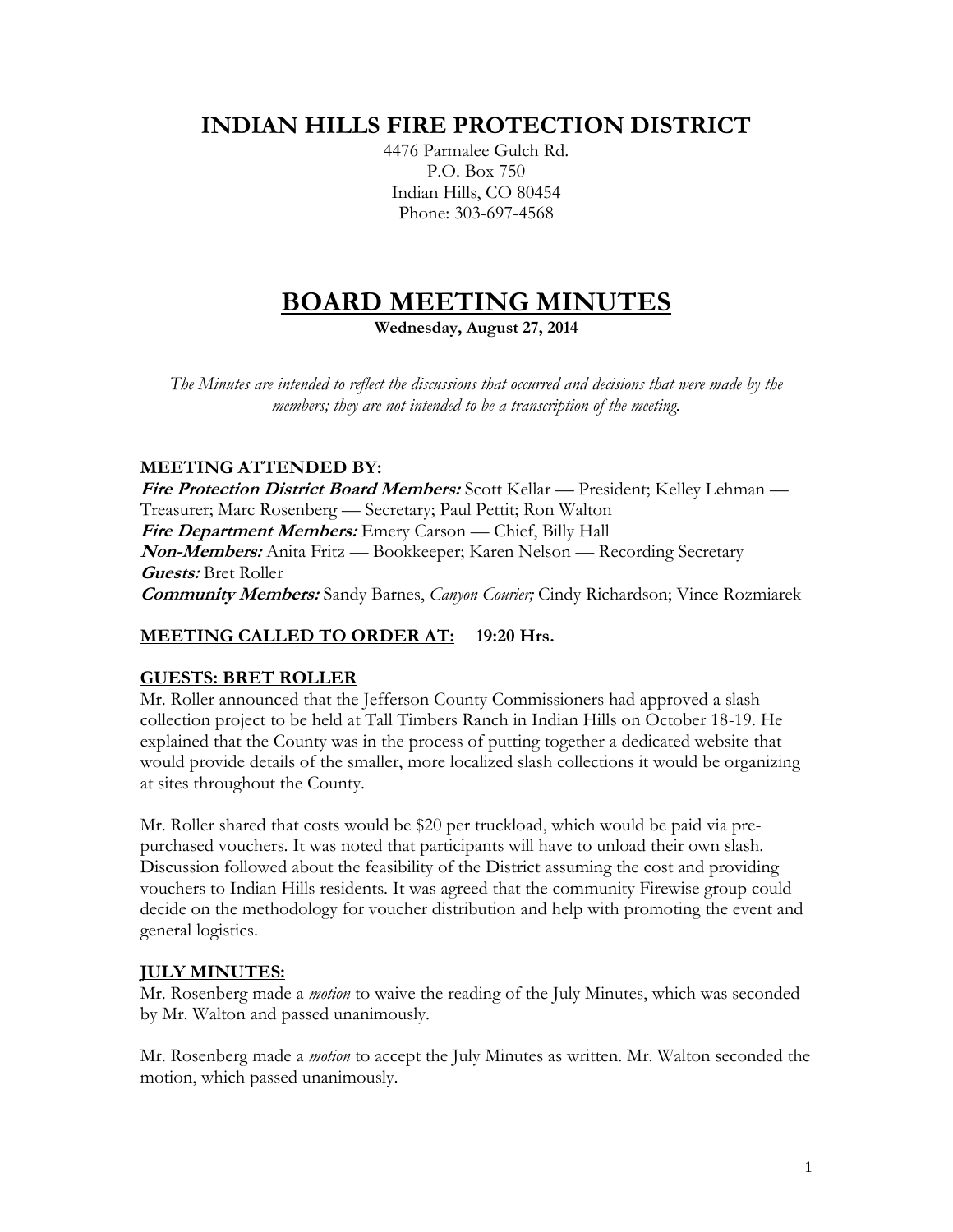#### **TREASURER'S REPORT:**

#### **Financial Reports**

Ms. Fritz began by stating that several accounts under General Overhead (#5100) need to be watched closely. It was noted that legal fees, which are at 174% year to date, should stabilize with the Fire Trucks Plus resolution. Mr. Carson explained that fuel costs (account #6310) are up because the Department is running more calls with Inter-Canyon. Overall, the District is at 50% of expenses year to date once capital expenditures are removed.

In Checks, minor conversation occurred regarding clarification of a few expenses. Ms. Fritz announced that she needed to draft an additional check: #12412 to Leak Fixers for \$200 for a roof repair at the Noble property.

Mr. Pettit made a *motion* to approve checks #12386-12412, plus automated payments, credit card expenses, and bank fees. Mr. Rosenberg seconded the motion, which passed unanimously.

# **District Credit Cards**

It was discussed and agreed that Mr. Pettit and Ms. Fritz would surrender their District credit cards per the new financial policies. Cards would be issued for Ms. Lehman, Mr. Carson, and Ms. Nelson, with credit limits in the amounts of \$6,000, \$2,500, and \$1,500, respectively.

# **District Audit**

Ms. Fritz stated that the audit had been submitted on time but is not complete. She explained that the previous auditor had never turned over information required to complete the inventory and depreciation section. As such, an amended version will need to be filed. Mr. Kellar stated that he would contact the previous auditor. It was agreed that the current auditor would come to a future Board meeting to provide feedback to the District.

#### **Budget**

After brief discussion, it was noted that Ms. Lehman, Mr. Carson, Mr. Rosenberg, and Ms. Fritz will schedule a budget planning meeting in the coming weeks.

As an aside, Ms. Fritz shared that the District's property assessment is down roughly \$20,000, which means that the District will have slightly less operating income to work with next year.

#### **DEPARTMENT/OFFICERS' REPORTS:**

**Fire Marshal — Randy Rudloff** Not present; no report submitted.

#### **Chief — Emery Carson**

A report was distributed and various items were discussed. Mr. Carson began by stating that two office computers have been successfully upgraded. He then shared that the Noble property lot line adjustment has been completed and the house is ready to sell. In grant news, Mr. Carson shared that there are two potential grants coming up: the Fireman's Fund Insurance Company grant, through which he is going to ask for computerized mapping equipment for the apparatus, and the CDFP&C grant, where Mr.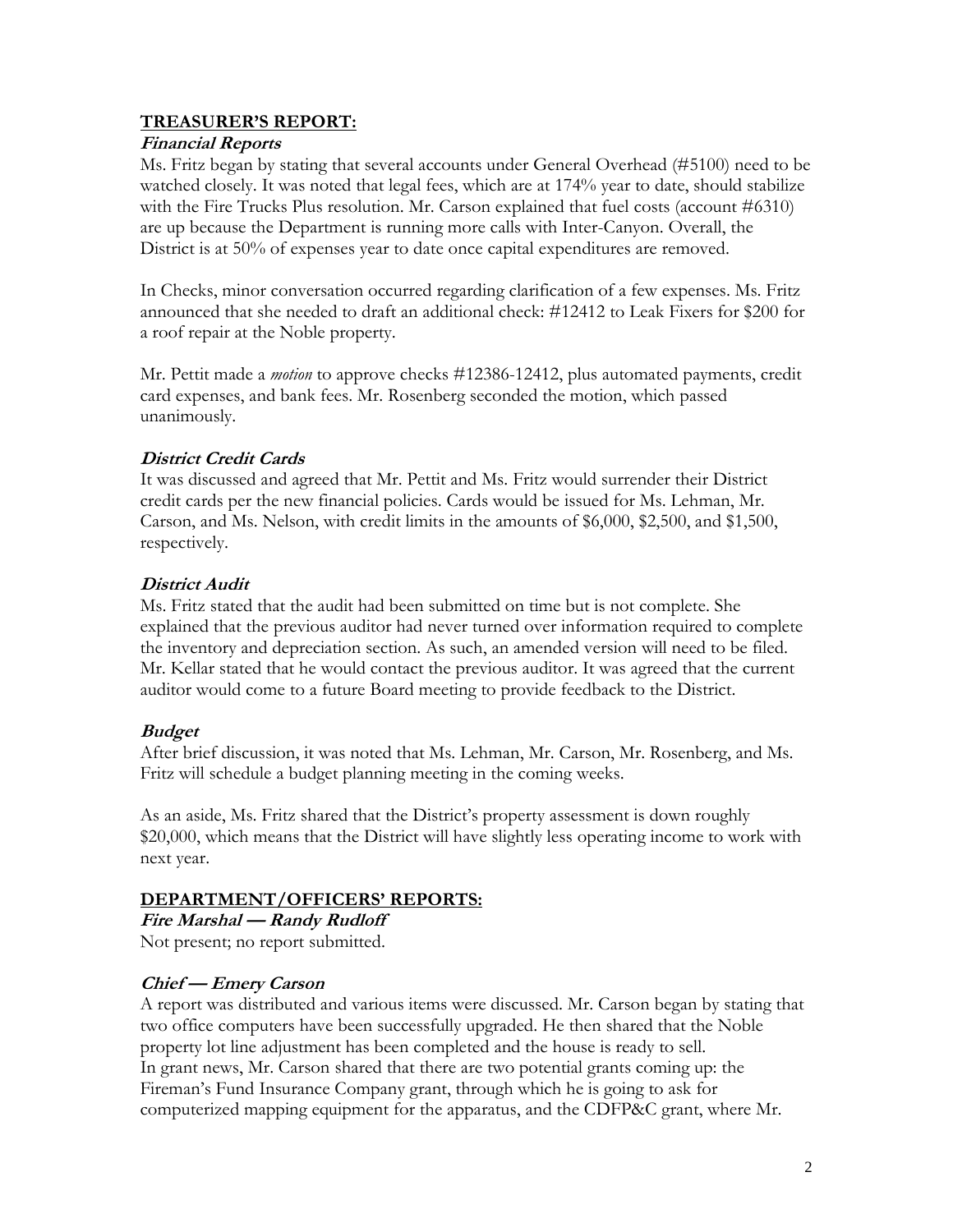Carson will try to get more PPE. Next, Mr. Carson stated that Kittredge Auto Rebuilders has donated a vehicle lock-out kit, which has already been put to use, he added.

Mr. Carson concluded his report by summarizing the calls for the month, which total 21 to date. He said that the District was up to 162 calls for the year.

# **Assistant Chief — Marc Rosenberg**

Present; no report submitted. Mr. Rosenberg stated that an inspection had revealed that some new replacement hose would be needed. Also, he shared that one ladder had failed during inspections.

# **Fire Captain — Scott Case**

Not present; no report submitted.

# **EMS Captain — Bob Fager**

Not present; no report submitted.

# **OLD BUSINESS:**

# **Fire Trucks Plus Lawsuit Update**

It was noted that a settlement had been reached with a non-dischargeable debt. After the sixmonth waiting period, collection efforts can begin.

# **Property Realtor Selection**

Mr. Carson distributed proposals from three area realtors outlining their appraisal of and services available for the sale of the adjoining property. Discussion occurred concerning the pros and cons of each.

Mr. Pettit made a *motion* to hire Lisa Hoffman of Kellar Williams to handle the sale of the property located at 4470 Parmalee Gulch Rd. Mr. Rosenberg seconded the motion, which passed unanimously.

It was agreed that the next step is for Mr. Carson and Mr. Kellar to have a meeting with Ms. Hoffman.

#### **Strategic Planning Study Session**

The Board agreed to convene for a strategic planning study session on September 10 to discuss long-term goals.

#### **NEW BUSINESS:**

#### **Petition for District Property Exclusion**

A document was distributed concerning property located at 24554 Chris Dr. in Evergreen. The petition calls for exclusion from the Indian Hills Fire Protection District based on location and access.

Mr. Rosenberg made a *motion* to accept the petition to exclude property located at 24554 Chris Dr. in Evergreen from the Indian Hills Fire Protection District. Mr. Walton seconded the motion, which passed unanimously.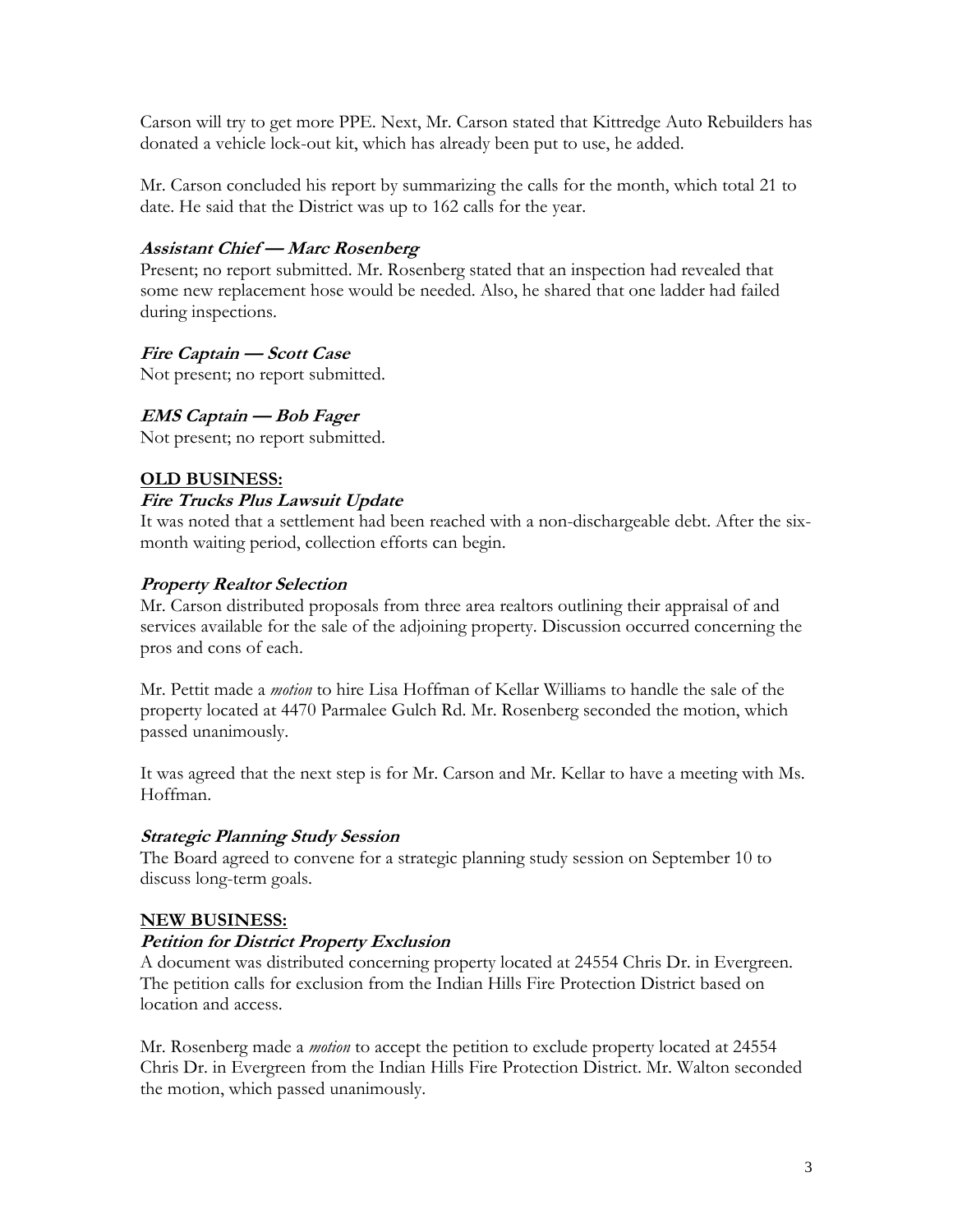# **District CORA Policy**

Mr. Kellar distributed a document that will serve as the District's policy regarding response to public information requests for open records. The Board reviewed the policy and agreed to enact it effective immediately.

Mr. Rosenberg made a *motion* to accept the District's Colorado Open Records Act Policy on responding to open record requests. Mr. Walton seconded the motion, which passed unanimously.

#### **Chief Review**

It was announced that Mr. Carson's review would be held at the next month's Board meeting. Members and staff are encouraged to provide feedback to Mr. Walton prior to September 15.

# **Additional Topics**

Mr. Rosenberg brought up the issue of raising the fire hydrant located across the street from the station since it doesn't meet standards. Discussion followed regarding who is responsible for hydrant maintenance.

Mr. Pettit raised the issue of potentially having a new sign installed near Pence Park announcing entrance into the District. Mr. Carson said he would get an estimate.

As an aside, Mr. Carson said that the County is doing another study regarding communications and possible dispatch consolidation. He said he would have more information at the next Board meeting.

# **ADJOURNED AT: 21:07**

There being no more business to discuss, Mr. Rosenberg made a *motion* to adjourn the meeting, which was seconded by Mr. Walton and passed unanimously.

*President:*

*Secretary:*

# **MOTIONS MADE AND PASSED:**

- To waive the reading of the July Minutes. *Motion made by Mr. Rosenberg; seconded by Mr. Walton; unanimous.*
- To accept the July Minutes as written. *Motion made by Mr. Rosenberg; seconded by Mr. Walton unanimous.*
- To approve checks #12386-12412, plus automated payments, credit card expenses, and bank fees. *Motion made by Mr. Pettit; seconded by Mr. Rosenberg; unanimous.*
- To hire Lisa Hoffman of Kellar Williams to handle the sale of the property located at 4470 Parmalee Gulch Rd. *Motion made by Mr. Pettit; seconded by Mr. Rosenberg; unanimous.*